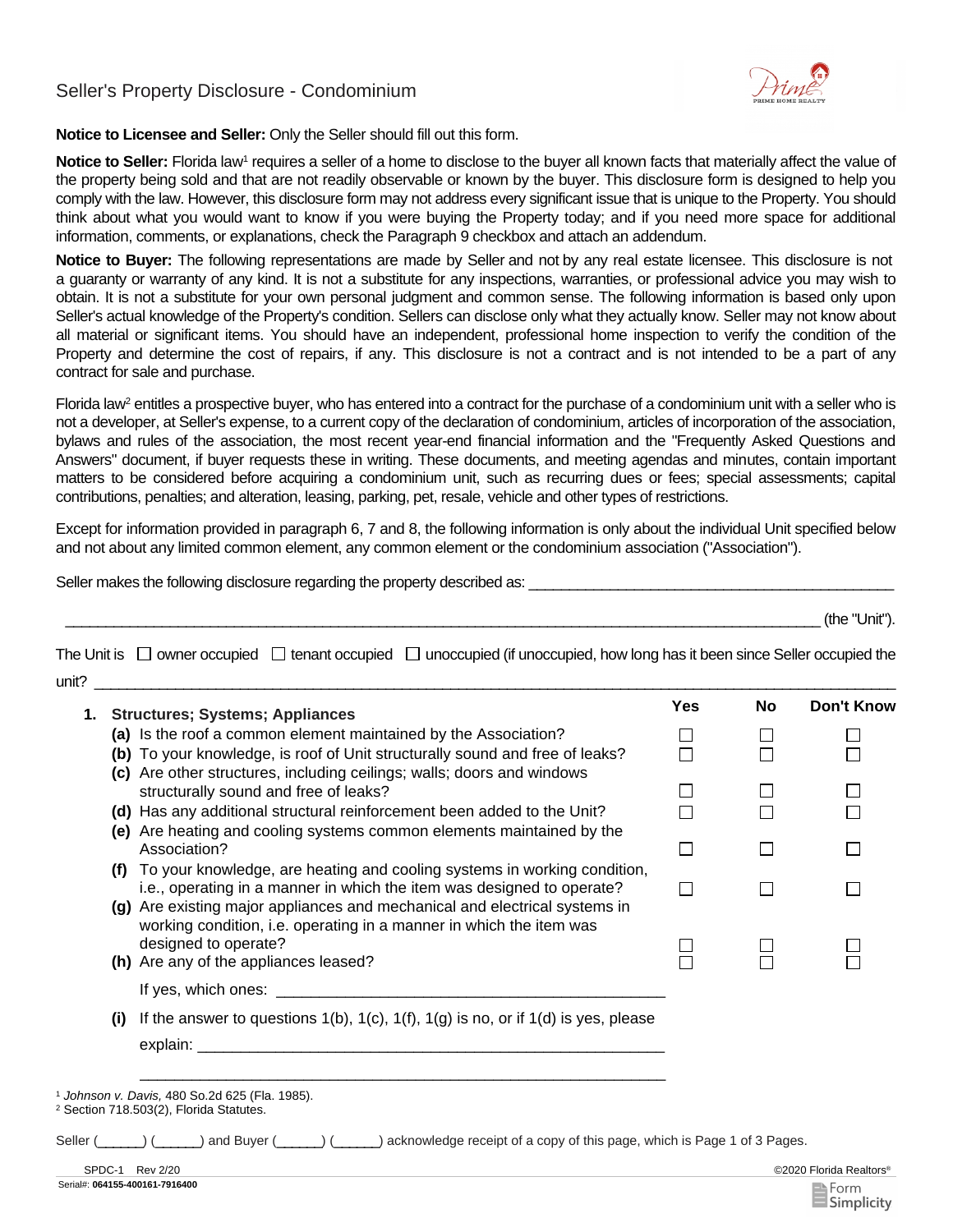|  |                                                                                                                                    | Yes                         | No             | Don't Know   |
|--|------------------------------------------------------------------------------------------------------------------------------------|-----------------------------|----------------|--------------|
|  | 2. Termites; Other Wood Destroying Organisms; Pests                                                                                |                             |                |              |
|  | (a) Are termites; other wood-destroying organisms, including fungi; or                                                             |                             |                |              |
|  | pests present in the Unit or has the Unit had any structural damage                                                                |                             |                |              |
|  | by them?                                                                                                                           | $\Box$                      | $\Box$         | $\mathsf{L}$ |
|  | (b) Has the Unit been treated for termites; other wood-destroying<br>organisms, including fungi; or pests?                         | $\Box$                      | $\blacksquare$ |              |
|  | (c) If any answer to questions $2(a)-2(b)$ is yes, please explain: _________________                                               |                             |                |              |
|  |                                                                                                                                    |                             |                |              |
|  |                                                                                                                                    |                             |                |              |
|  | 3. Water Intrusion; Plumbing; Flood Insurance                                                                                      |                             |                |              |
|  | (a) Has past or present water intrusion or flooding affected the Unit?                                                             |                             |                |              |
|  | (b) Are polybutylene pipes present in the Unit?                                                                                    |                             |                |              |
|  | (c) Have past or present plumbing leaks or backups affected the Unit?                                                              |                             |                |              |
|  | (d) Have there been any leaks or water intrusion from units above or                                                               |                             |                |              |
|  | adjacent to your Unit or leaks or water intrusion from your Unit to units<br>below or adjacent to it?                              |                             |                |              |
|  | (e) Does your lender require flood insurance?                                                                                      | $\Box$<br>$\overline{\Box}$ |                |              |
|  | (f) If any answer to questions $3(a)$ -3(d) is yes, please explain: $\frac{1}{2(a-1)(a-1)}$                                        |                             |                |              |
|  |                                                                                                                                    |                             |                |              |
|  |                                                                                                                                    |                             |                |              |
|  | 4. Fire Protection; Improvements; Alterations                                                                                      |                             |                |              |
|  | (a) Does the Unit have sprinklers for fire protection?<br>If no, has the Association voted to forego retrofitting each unit with a | $\Box$                      |                |              |
|  | fire sprinkler system?                                                                                                             | $\Box$                      |                |              |
|  | (b) Have any improvements or alterations to the Unit, whether by you or                                                            |                             |                |              |
|  | by others, been made without obtaining required Association approval?                                                              | П                           |                |              |
|  | (c) Have any improvements or alterations to the Unit, whether by you                                                               |                             |                |              |
|  | or by others, been made in violation of building codes or zoning                                                                   |                             |                |              |
|  | restrictions or without necessary permits?                                                                                         | l 1                         |                |              |
|  | (d) Are any improvements located below the base flood elevation?                                                                   | П                           |                |              |
|  | (e) Have any improvements been constructed in violation of applicable                                                              |                             |                |              |
|  | local flood guidelines?<br>(f) Are there any open permits on the Unit that have not been closed by                                 | $\Box$                      |                |              |
|  | a final inspection?                                                                                                                | $\Box$                      | П              |              |
|  |                                                                                                                                    |                             |                |              |
|  |                                                                                                                                    |                             |                |              |
|  | 5. Hazardous Substances                                                                                                            |                             |                |              |
|  | (a) Was the Property built before 1978?                                                                                            |                             |                |              |
|  | If yes, please see Lead-Based Paint Disclosure.                                                                                    |                             |                |              |
|  | (b) Does anything exist in the Unit that may be considered a hazardous                                                             |                             |                |              |
|  | substance, including, but not limited to, lead-based paint; asbestos;                                                              |                             |                |              |
|  | mold; radon gas; urea formaldehyde; methamphetamine contamination;                                                                 |                             |                |              |
|  | or defective drywall?                                                                                                              | П                           |                |              |
|  | (c) Has there been any damage, clean up or repair to the Unit due to any                                                           |                             |                |              |
|  | of the substances or materials listed in subparagraph (b) above?                                                                   | $\mathsf{L}$                |                |              |
|  | If any answer to questions 5(b)-5(c) is yes, please explain: ____                                                                  |                             |                |              |
|  |                                                                                                                                    |                             |                |              |
|  | <b>6. Limited Common Elements</b>                                                                                                  |                             |                |              |
|  | (a) Are there any amenities outside the Unit, such as designated parking                                                           |                             |                |              |
|  | space(s), storage closet(s), boat slip(s), cabana(s), garage(s), carport(s),<br>etc. that are for your exclusive use?              | $\mathsf{L}$                |                |              |
|  | If yes, please identify the amenity and whether a separate deed or other                                                           |                             |                |              |
|  | legal document grants the exclusive right to use: ______________________________                                                   |                             |                |              |
|  |                                                                                                                                    |                             |                |              |
|  |                                                                                                                                    |                             |                |              |

| Seller i<br>) acknowledge receipt of a copy of this page, which is Page 2 of 3 Pages.<br>and Buver ( |  |  |
|------------------------------------------------------------------------------------------------------|--|--|
|------------------------------------------------------------------------------------------------------|--|--|